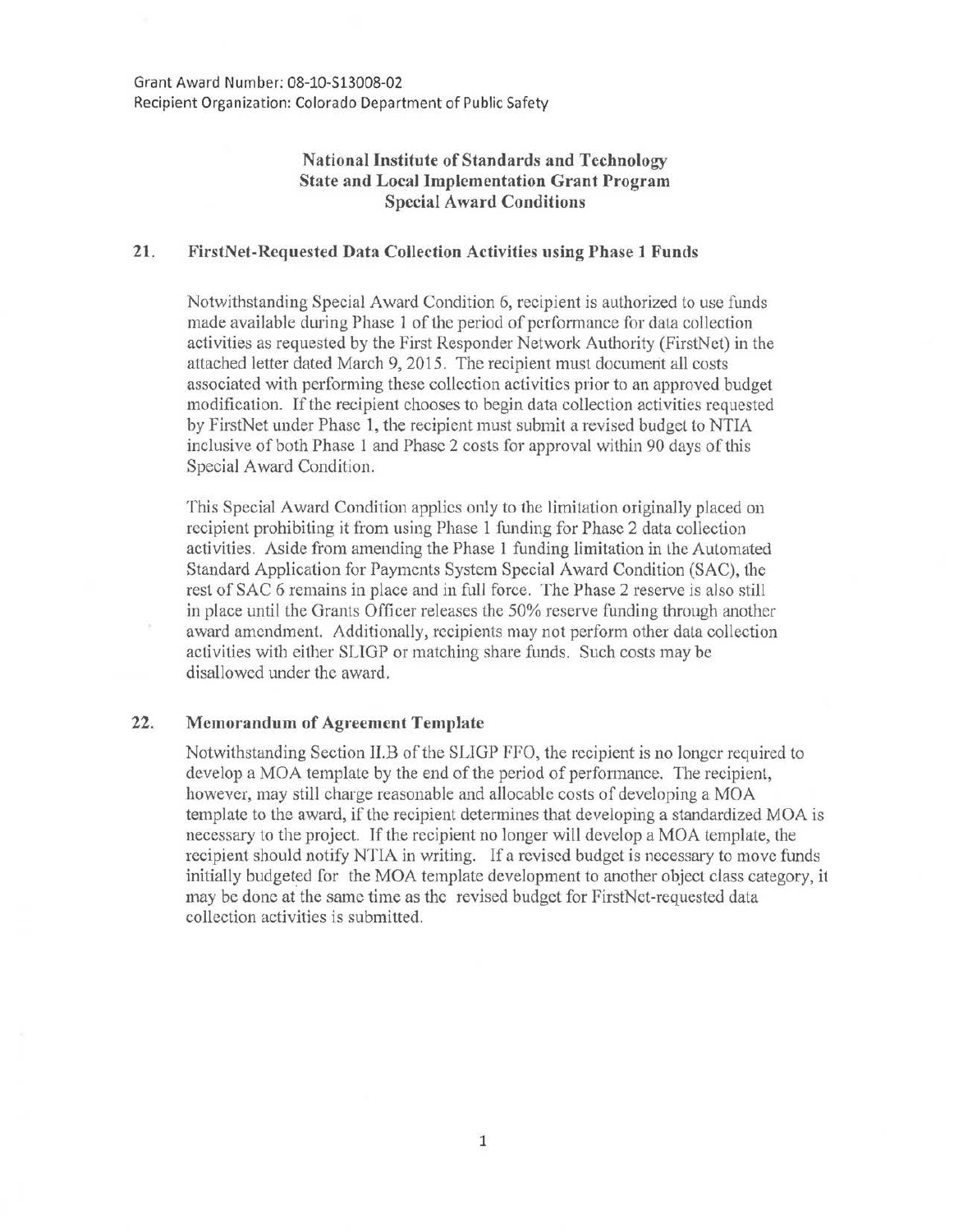

March 9, 2015

The Honorable Lawrence E. Strickling Assistant Secretary for Communications and Information U.S. Department of Commerce 1401 Constitution Avenue, N.W. Washington, D.C. 20230

RE: SLIGP Second Phase- Finalized Data Collection Elements

Dear Assistant Secretary Strickling:

The First Responder Network Authority (FirstNet) has confirmed its approach to data collection for the second phase of the Stale and Local Implementation Grant Program (SLIGP) following meetings with, and the receipt of input from, the State Single Points of Contaet (SPOCs). ·Based on the processes and anticipated timing for the development of the Comprehensive Network Solution(s) Request for Proposal and State Plans for building, operating, and deploying the nationwide public safety broadband network, along with the feedback from many SPOCs, FirstNet has concluded that the attached data collection elements are those that would be useful for the second phase of SLIGP and will pursue accordingly.

The attached data elements are intended to maximize the collection of stakeholder inputs for FirstNet's planning process to help shape the Nationwide Public Safety Broadband Network acquisition and ultimately the State Plans that are delivered to each Governor. In particular, FirstNct will request data from the States on five general topics:

- I) Coverage -desired coverage areas and deployment phases
- 2) Users and Operational Areas- information on potential user base and their operational areas
- 3) Capacity Planning- information on applications and data usage
- 4) Current Providers / Procurement information on current service providers, plans, and potential barriers to adoption
- 5) State Plan Decision documentation of the process and potential barriers for State Plan decision-making

I thank you for your prompt attention to this matter and, as always, look forward to our ongoing partnership on SLIGP endeavors.

Sincerely TJ Kennedy

Acting Executive Director First Responder Network Authority

 $cc:$ Stephen Fletcher, Associate Administrator for Public Safety National Telecommunications and Information Administration

> First Responder Network Authority • U.S. Department of Conunercc 12201 Sunrise Valley Drive • Reston, VA 20192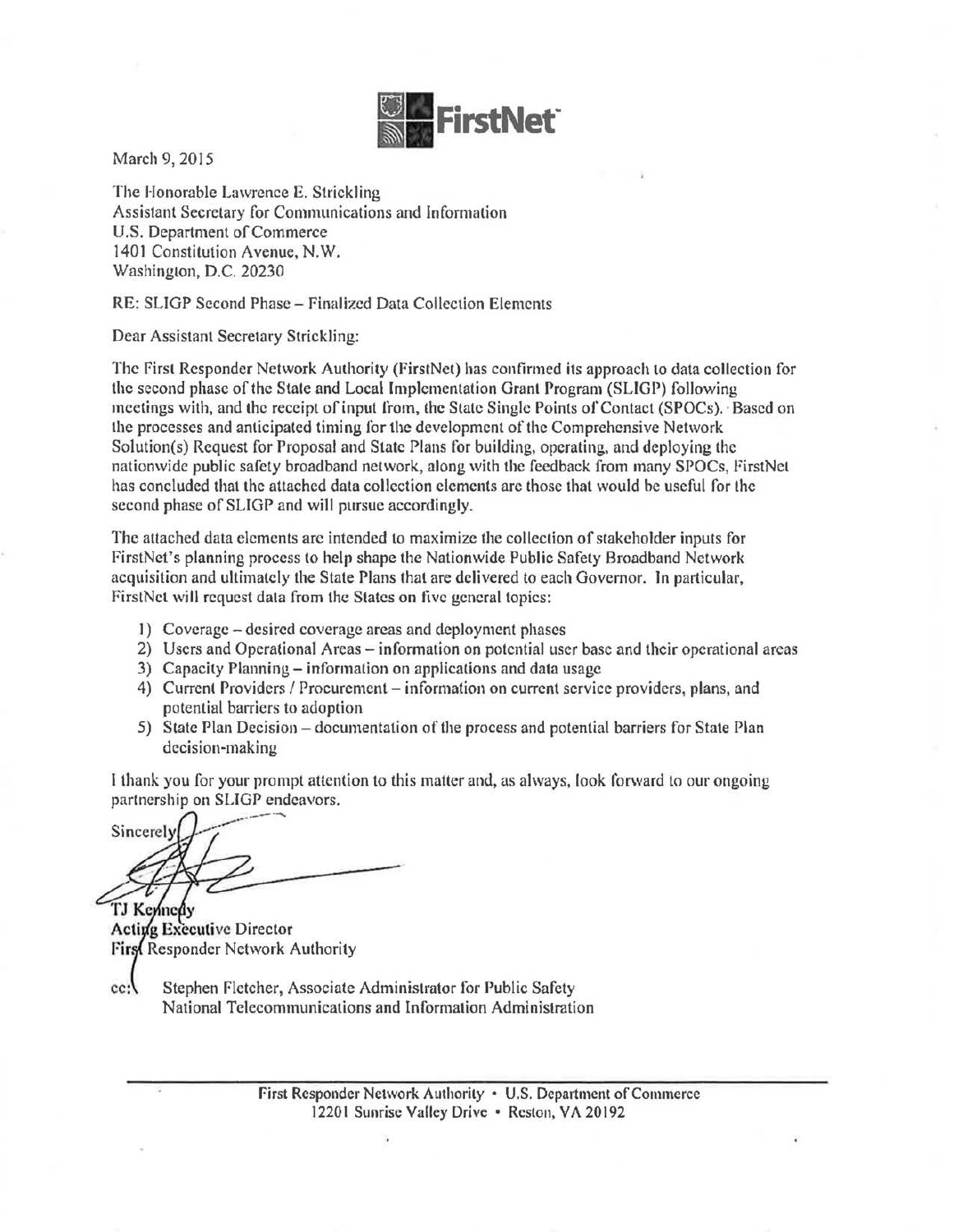|                | <b>Data Categories</b>                                           | Description                                                                                                                                                                                                                                                                                                                                                                                                                                                                                                                                                                                                     | Survey                    | Other<br>Victhod   |
|----------------|------------------------------------------------------------------|-----------------------------------------------------------------------------------------------------------------------------------------------------------------------------------------------------------------------------------------------------------------------------------------------------------------------------------------------------------------------------------------------------------------------------------------------------------------------------------------------------------------------------------------------------------------------------------------------------------------|---------------------------|--------------------|
|                | 1. Coverage                                                      | Identify desired coverage and proposed deployment phases within the State/Territory                                                                                                                                                                                                                                                                                                                                                                                                                                                                                                                             |                           |                    |
| 1a.            | <b>Coverage Objectives</b>                                       | ldentify State/Territory coverage by developing a baseline or providing feedback and changes to the FirstNet baseline                                                                                                                                                                                                                                                                                                                                                                                                                                                                                           |                           | $\pmb{\mathsf{x}}$ |
| 1b.            | <b>Phased Deployment Approach</b>                                | Provide recommendations on targeted areas or objectives for each deployment phase (suggest a minimum of 5 phases)                                                                                                                                                                                                                                                                                                                                                                                                                                                                                               |                           | $\mathbf x$        |
|                | 2. Users and their Operational Areas                             | Gather information on the eligible user base and their respective operational areas                                                                                                                                                                                                                                                                                                                                                                                                                                                                                                                             |                           |                    |
| 2a.            | Public Safety Entity ("PSE") <sup>1</sup> Info, Personnel Counts | Basic PSE demographics: entity name, discipline, location, POC, total personnel. Please provide the same information for<br>those entities that qualifying PSEs wish to designate as PSEs within the State/Territory (including Tribal lands) under the<br>terms of the Act                                                                                                                                                                                                                                                                                                                                     | ×                         |                    |
| 2 <sub>b</sub> | Devices - Counts and Types                                       | Number and type of agency issued voice/data wireless devices used by PSE personnel, estimates of usage growth and<br>use of personally owned devices                                                                                                                                                                                                                                                                                                                                                                                                                                                            | $\boldsymbol{\mathsf{x}}$ |                    |
| 2c.            | <b>Users and Devices Summary</b>                                 | Estimate the total eligible user base within the State/Territory (including Tribal lands). Use the device/user ratio from<br>surveyed data to estimate the total number of currently deployed devices.                                                                                                                                                                                                                                                                                                                                                                                                          |                           | $\mathbb{X}$       |
| 2d.            | <b>Operational Areas</b>                                         | Provide geographic areas of responsibility as well as common response areas for each PSE (as available)                                                                                                                                                                                                                                                                                                                                                                                                                                                                                                         |                           | $\mathbb X$        |
| 2d-i.          | i. User maps based on jurisdiction                               | Baseline maps of user counts distributed across their respective areas of responsibilities                                                                                                                                                                                                                                                                                                                                                                                                                                                                                                                      |                           | $\mathbf{x}$       |
| $2d - ii$      | ii. Common response areas (Calls for Service data)               | As available, provide calls for service response data from eligible PSEs, analyzing and mapping the results to show<br>common and critical response areas                                                                                                                                                                                                                                                                                                                                                                                                                                                       |                           | $\pmb{\mathsf{X}}$ |
|                | 3. Capacity Planning                                             | Estimate current application and data usage                                                                                                                                                                                                                                                                                                                                                                                                                                                                                                                                                                     |                           |                    |
| 3a.            | <b>Application Usage</b>                                         | Data gathering on basic application usage to identify what PSEs are currently using, frequency of use, and projected<br>growth. This information may also be used to estimate network capacity.                                                                                                                                                                                                                                                                                                                                                                                                                 | $\mathbf x$               |                    |
| 3b.            | Data Usage (Traffic Profiles)                                    | Targeting a small subset of PSEs representing the different demographics of the State/Territory, capture data and<br>conduct analyses to quantify how much data is used by different PSEs. This sampling of data could be gathered and<br>analyzed, for example, by different size and scope of incident responses or planned events, by discipline types, by urban<br>vs. rural, comparing uplink vs. downlink, etc. Supplemental information on planned growth, launch of new applications,<br>limitations of current usage, etc. are all important to note while developing representative traffic profiles. |                           | $\mathbf{x}$       |
|                | 4. Current Providers / Procurement                               | Information on current service provider's plans, procurement vehicles, and barriers to adoption                                                                                                                                                                                                                                                                                                                                                                                                                                                                                                                 |                           |                    |
| 4a.            | Procurement vehicles / restrictions                              | Provide how mobile services are procured today, contract duration, and what restrictions may exist with leveraging<br>different procurement options                                                                                                                                                                                                                                                                                                                                                                                                                                                             | $\pmb{\chi}$              |                    |
| 4а.            | Plan types / costs                                               | Identify different plan types, periodicity, and their associated costs                                                                                                                                                                                                                                                                                                                                                                                                                                                                                                                                          | $\mathbf x$               |                    |
| 4a             | Any specialized services provided?                               | Provide additional services supplied (e.g., network/system interfaces, SLAs, unique APNs, separate VLANs, COLTs/COWs)                                                                                                                                                                                                                                                                                                                                                                                                                                                                                           | $\boldsymbol{\mathsf{x}}$ |                    |
| 4 <sub>b</sub> | <b>Barriers</b>                                                  | Identify current barriers that have limited or prevented fully operationalizing mobile data                                                                                                                                                                                                                                                                                                                                                                                                                                                                                                                     | $\mathbf x$               |                    |
|                | 5. State Plan Decision                                           | Document the process and potential barriers for State Plan decision-making                                                                                                                                                                                                                                                                                                                                                                                                                                                                                                                                      |                           |                    |
|                | Document State Plan Review Process                               | Document the State Plan review decision-making process, associated timelines, responsibilities, and windows of<br>availability for delivering a state plan for proper FirstNet planning when scheduling the delivery of the final state plan to<br>the Governor.                                                                                                                                                                                                                                                                                                                                                |                           | $\mathbf x$        |

[1] A Public Safety Entity is an entity that provides public safety services as defined in the Middle Class Tax Relief and Job Creation Act of 2012 (Pub. L. No. 112-96, Title VI, 126 Stat. 256 (codified at 47 U.S.C. 1401 et seq.)) (the "Act") and as is further discussed in FirstNet's Notice and Comment Pracess (http://www.ntia.doc.gov/files/ntia/publications/fr\_firstnet\_rfc\_09242014.pdf) and subject to its final determinations in connection therewith.

[2] Under 47 U.S.C. 1401(27)(A), nongovernmental organizations who perform services that are not made commercially available to the public and the sole or principal purpose of which is to protect the safety of life, health or property, may be authorized as public safety entities under the Act by a governmental entity whose primary mission is the provision of such services.